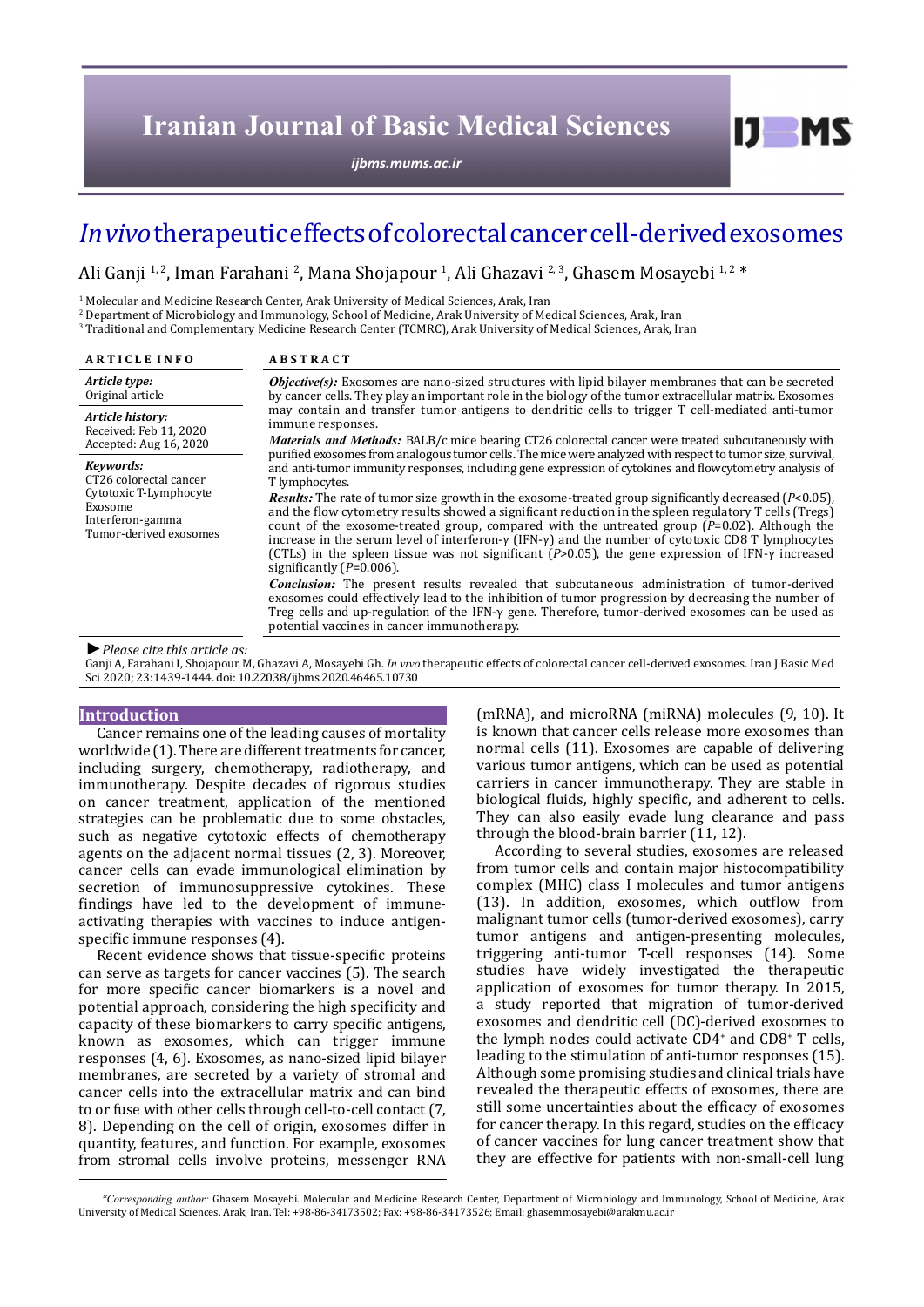## carcinoma (NSCLC) (16).

There are two major problems in cancer immunotherapy: limited access to a variety of cancerassociated antigens and lack of suitable delivery molecules for the transfer of these antigens to DCs. Tumor-derived exosomes are not only loaded with antigens of their originating cancer cells but are also efficient cargos for delivering these antigens to DCs (17). Tumor cell-derived exosomes can trigger immune responses in the body by carrying and delivering specific cancer antigens including HSP70, Her2/Neu, Mart1, TRP, and gp100 (13, 14). Due to the unique properties of exosomes, these particles have become promising candidates in cancer immunotherapy (18). In this respect, tumor derived-exosomes were evaluated in tumor transplant studies in mice. The main finding was that the transferred exosome from breast and colon cancer cells prevented tumor growth by stimulating CD4 and CD8 dependent T cells (13, 17).

Generally, tumor-derived exosomes are critical mediators in the tumor microenvironment, organizing major events for tumor growth, metastasis, and development. To date, no study has evaluated immune system responses, such as T regulatory lymphocytes (Treg) and cytotoxic T lymphocytes (CTL) with their cytokines, or evaluated the subcutaneous injection of tumor-derived exosomes in tumor-bearing mice. Since exosomes can activate immune responses, they are potential targets for cancer treatment (19). Therefore, the aim of this *in vivo* study was to explore the efficacy of exosomes derived from colorectal cancer cells as vehicles for tumor cell antigens in cancer therapy.

## **Materials and Methods** *Cell culture*

Mouse colorectal cancer cell line, CT26, was purchased from the Pasteur Institute (Iran). The cells were cultured at 37 °C in a 5% CO<sub>2</sub> atmosphere with  $\frac{1}{2}$ 95% humidity in Dulbecco's Modified Eagle's Medium (DMEM) (Invitrogen, UK), supplemented with 2 mM L-glutamine (Gibco, USA) and 10% fetal bovine serum (FBS; Gibco, USA); the medium was changed every 48 hr.

# *Exosome isolation and characterization*

After the CT26 cell culture reached 85–90% confluency, the cells were washed three times with phosphate-buffered saline (PBS) to remove the residual FBS-supplemented culture medium thoroughly and then resuspended in conical tubes, containing DMEM (FBSfree medium) for 24 to 48 hr at 37 °C. After incubation, 250 ml of the cell culture supernatant was centrifuged at 300×g for 10 min to remove the cells. Next, the supernatant was centrifuged at 16,000×g for 30 min to remove the debris and cells from the supernatant. Afterward, the cell-free supernatant was filtered using a 0.22 μm filter (Millipore, USA) to purify particles larger than 200 nm. Exosomes were isolated and purified using an exosome purification kit according to the manufacturer's instructions (Exo-spin™, Cell Guidance Systems) (20, 21). The purified exosomes were characterized by size and shape, using transmission electron microscopy (TEM; LEO906, Germany). The collected exosomes (50 µl) were unloaded on a carboncoated grid and fixed in 1% acetate (Merck, Germany). The samples were analyzed by TEM at 80 kV (20).

## *Mice, tumor challenge, and treatment*

Inbred female BALB/c mice (4–6 weeks old) were purchased from the Pasteur Institute (Iran). First, the mice were weighed and then housed under standard controlled conditions. Seven days after purchasing the mice, they were anesthetized on day zero, and then, 1×105 CT26 cells were inoculated in 100 µl of PBS and injected subcutaneously in the right flank of the mice. Every four days, the mice were weighed and examined for monitoring locally palpable tumors. After 10–14 days of tumor challenge, the mice without any palpable tumor sites were excluded from the study. Tumor-bearing mice were randomly divided into two groups (eight rats per group). The treatment phase started by injecting 50 µl (10 mg/ml) of exosome (exosome-treated) and 50 µl of PBS (untreated) subcutaneously one day after tumor challenge on days 1, 7, and 14.

# *Tumor size measurement*

As soon as the tumor became palpable, its size (length and width) was measured every other day, using calipers by one person to avoid observational errors with an accuracy of 0.01 mm. For more accuracy, each measurement was repeated three times. The tumor volume was calculated based on the following formula:

(length $\times$  (width)<sup>2</sup>) $\times$ 0.52.

# *Cytokine assay*

The levels of interferon-γ (IFN-γ) (sensitivity: 0.99 pg/ml) and transforming growth factor-β (TGF-β) (sensitivity: 8.6 pg/ml) were determined by analyzing the blood serum of mice via cardiac puncture under deep anesthesia with ketamine and xylazine on the sacrifice day, using ELISA kits according to the manufacturer's guidelines (Thermo Fisher Scientific, USA). Each sample was tested in triplicate and quantified using a microplate reader (Stat Fax 2100, USA) at a wavelength of 450 nm.

## *Flow cytometry*

Twenty-five days after the tumor challenge, tumorinfiltrating lymphocytes were harvested from the euthanized mice on the sacrifice day. For this purpose, the skin was disinfected, and tumor tissues were carefully dissected. After washing the tissue with PBS, it was dissected into smaller fragments using a scalpel. Next, 5 ml of RPMI-1640 medium (supplemented with collagenase I, collagenase IV, DNase, and 10% FBS; Gibco, USA) was added, and the tumor was disintegrated by rubbing against the mesh. The cells were then filtered<br>and treated with ammonium-chloride-potassium with ammonium-chloride-potassium (ACK) lysing buffer (Quality Biological, USA) before cellular staining. For the evaluation of cytotoxic CD8 T lymphocytes (CTL), the suspended cells were incubated for 60 min at 4 °C with the FITC-conjugated anti-mouse CD3 antibody and PerCP-conjugated anti-mouse CD8 antibody. For Treg cell evaluation, the suspended cells were incubated for 60 min at 4 °C with PerCPconjugated anti-mouse CD25, phycoerythrin (PE) conjugated anti-CD4, and FITC-conjugated anti-mouse FoxP3. All antibodies were purchased from eBioscience (eBioscience, USA). Finally, each sample (10,000 events) was assessed using a three-color FACSCalibur flow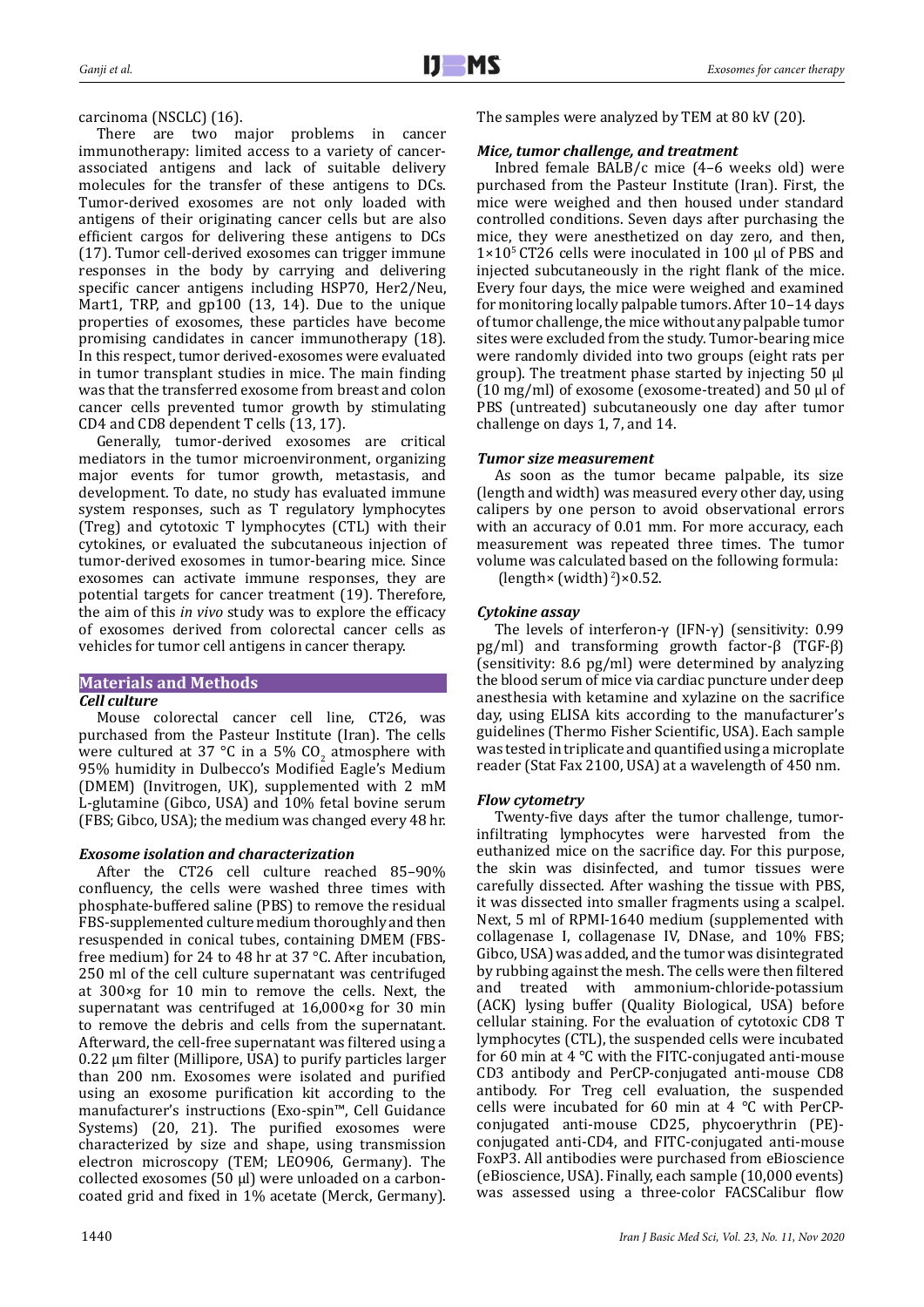#### **Table 1.** PCR primer sequences for housekiping and cytokine genes

| Primers      | Length | Sequences, $5' \rightarrow 3'$ |
|--------------|--------|--------------------------------|
| <b>GAPDH</b> | 224    |                                |
| Forward      |        | CGGTGTGAACGGATTTGG             |
| Reverse      |        | CTCGCTCCTGGAAGATGG             |
| IFN- $\nu$   | 200    |                                |
| Forward      |        | GAACTGGCAAAAGGATGGTGAC         |
| Reverse      |        | TGACCTCAAACTTGGCAATACTC        |
| $TGF-\beta$  | 193    |                                |
| Forward      |        | AATTCCTGGCGTTACCTTGG           |
| Reverse      |        | GGCTGATCCCGTTGATTTCC           |

GAPDH: glyceraldehyde-3-phosphate dehydrogenase; IFN-γ: interferon-γ; TGF-β: transforming growth factor-β

cytometer (BD Biosciences, CA, USA), and the results were analyzed using the FlowJo software (Tree Star, Inc., OR, USA).

#### *Gene expression analysis*

For this purpose, total RNA was extracted from the tumor tissue using an RNA isolation kit (Favorgen, Taiwan), and cDNA was synthesized according to the manufacturer's instructions (Fermentas, USA). Primers were designed using the AlleleID software (Primer Biosoft International, CA), and their specificity was examined by Primer-BLAST in the NCBI database (Table 1). Afterward, real-time polymerase chain reaction (PCR) was carried out in triplicate, using SYBR Green PCR Master Mix Kit (Fermentas, USA) in a LightCycler system (Roche, Germany). GAPDH gene was considered as the housekeeping gene. Non-specific bands and primer-dimers were determined via melting curve analysis. The Paffle method was applied, and the ratios were considered as the final results of statistical analysis.

## *Statistical analysis*

Statistical analyses were performed using SPSS Version 16.0 (SPSS, Inc., Chicago, IL, USA). The assumption of normality was tested using the Kolmogorov–Smirnov test. Independent sample t-test was performed for the comparison of normally distributed variables. Data are presented as Mean±SEM. *P*-value less than 0.05 was considered statistically significant.



Figure 1. Imaging of exosomes by TEM at 80 kV (×60,000) TEM: transmission electron microscopy

### **Results**

#### *Exosome identification*

The purified exosomes were characterized regarding size and shape using TEM. The exosomes were round with a diameter range of 40–150 nm (Figure 1).

## *Evaluation of animals' weight, tumor size, and survival*

The first day after the tumor challenge, the mean weight of the animals was the same in all three groups  $(15.2\pm0.28)$  g). The average weight of mice in the untreated group decreased significantly 6, 11, and 16 days after tumor inoculation in comparison with the exosome-treated group (*P*<0.05) (Figure 2A). The rate of tumor size growth in the exosome-treated group decreased significantly 6, 11, and 16 days after tumor inoculation, compared with the untreated group (*P*<0.05) (Figure 2B). The study of survival showed an insignificantly longer life span in the exosome-treated group in comparison with the untreated group (logrank test; *P*>0.05) (Figure 2C).

### *Treg cell count*

According to the results of flow cytometry, the number



**Figure 2.** The animals' weight, tumor size, and survival: (A) Weight assessment for 21 days after tumor challenge; (B) tumor volume measurements over 17 days after tumor appearance; and (C) survival analysis (\**P*<0.05)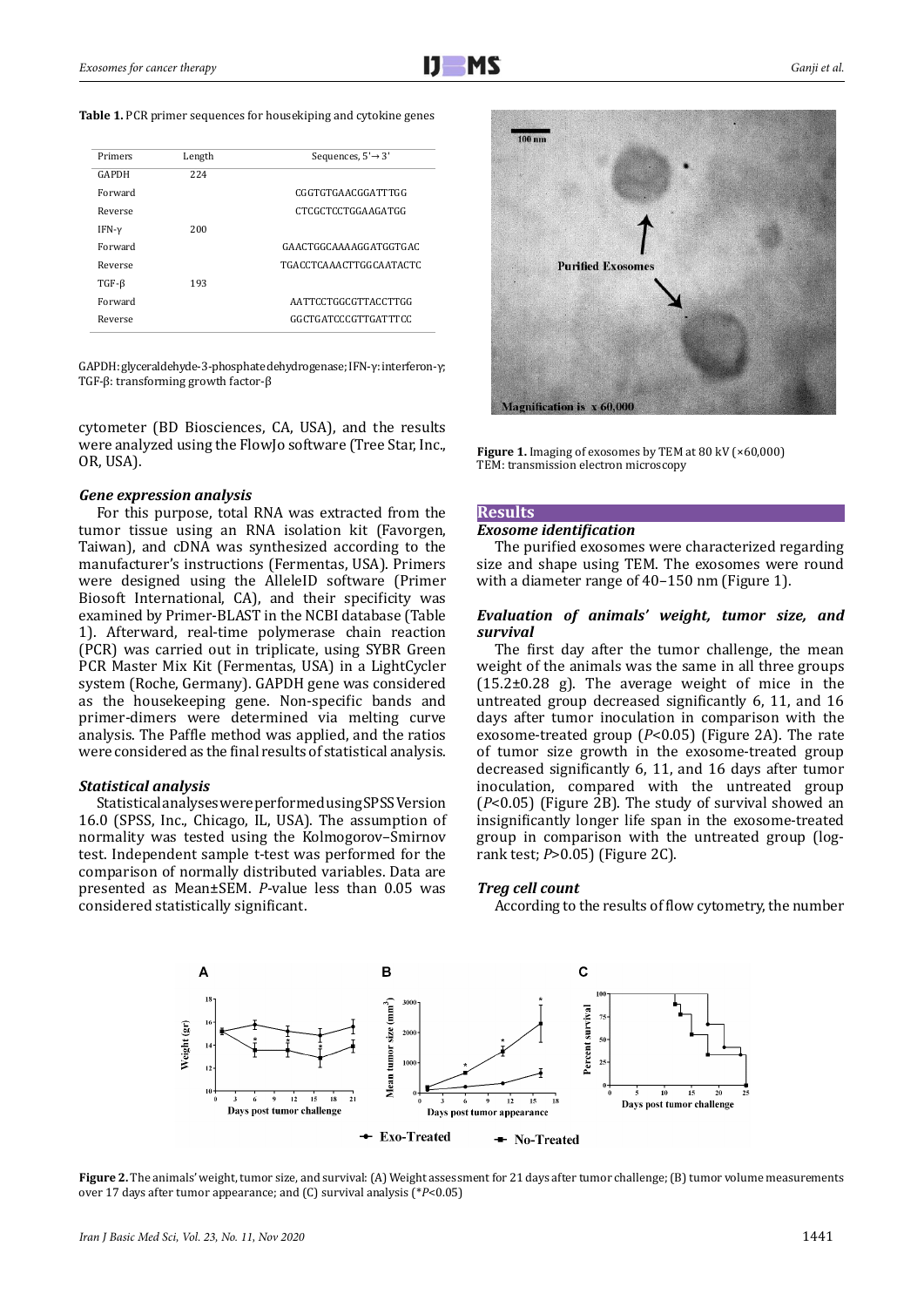

**Figure 3.** Cell count percentage of regulatory T lymphocytes in (A) the spleen tissue and (B) tumor tissue of the studied groups (\*: *P*<0.05; NS: not significant)

of spleen Treg cells in the exosome-treated group decreased significantly compared with the untreated group (*P*=0.02) (Figure 3A). Also, there was a meaningless reduction in the Treg cell count in the tumor tissues of the studied groups (*P*>0.05) (Figure 3B).

## *CTL cell count*

Flow cytometry results showed insignificant changes in the CTL of the spleen between the exosome-treated and untreated groups (Figure 4A). Moreover, there was an inconsiderable increase in tumor-infiltrated CTLs in the exosome-treated group, compared with the untreated group (*P*>0.05) (Figure 4B).

## *Serum concentrations and gene expression of IFN-γ and TGF-β*

Evaluation of IFN-γ showed an insignificant increase in the exosome-treated group in comparison with the untreated group (*P*>0.05) (Figure 5A). The serum



Figure 4. Cell count percentage of CTL in (A) the spleen tissue and (B) tumor tissue of the studied groups (NS: not significant)



**Figure 5.** Evaluation of the serum concentrations of (A) IFN-γ and (B) TGF-β and gene expression of (C) IFN-γ and (D) TGF-β in the studied groups (\*\*:*P*<0.01; NS: not significant)

concentration of TGF-β showed an unimportant rise in the exosome-treated group in comparison with the untreated group (*P*>0.05) (Figure 5B). Analysis of gene expression showed significant up-regulation of IFN-γ gene expression in the exosome-treated group, compared with the untreated group (*P*=0.006) (Figure 5C). The difference in *TGF-β* gene expression between the groups was not significant (Figure 5D).

### **Discussion**

Exosomes are nanoparticles, which may originate from both normal and tumor cells and play an important role in the biology of the extracellular matrix (22, 23). The cells from which exosomes are derived determine their different and sometimes contradictory functions (24). In this study, the effects of exosomes derived from CT26, which contain diverse endogenous tumor antigenic peptides (25), were studied in a tumorbearing mouse model. The main objective of this study was to investigate whether subcutaneously injected CT26 tumor cell-derived exosomes could exert any anti-tumor effects through immunomodulation of the immune system.

In the present study, there was a significant reduction in the tumor size of mice treated with tumor-derived exosomes after the intervention, compared with the control group without exosomal treatment. Also, the mean weight of mice treated with exosomes was significantly higher than that of the control group. In this regard, Zhang *et al.* showed that the derived exosomes from human embryonic kidney (HEK) 293T cells, as carriers of hepatocyte growth factor (HGF) siRNA, could inhibit the HGF-c/MET pathway and prevent tumor growth and angiogenesis in gastric cancer; the decreased tumor size in their study is in agreement with the findings of our study (18).

Different studies have indicated more efficient antitumor responses of T cells by using exosomes from pulsed DCs with tumor peptides. According to the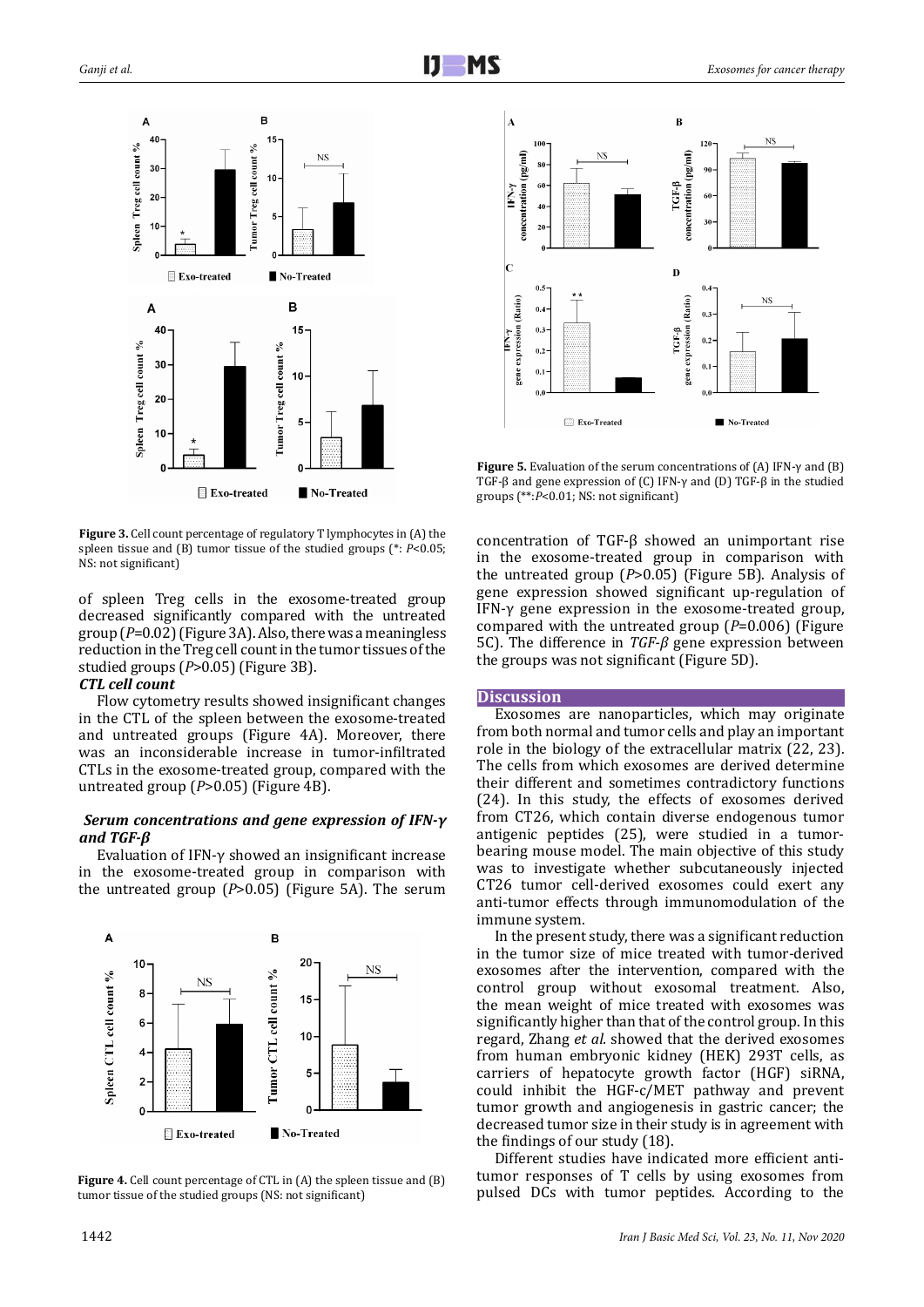previous study, tumor peptide-pulsed DC exosomes could activate CTL, inhibit tumor cell growth, and significantly reduce tumor size in the studied mice (19). Furthermore, Wolfers *et al.* investigated the therapeutic properties of murine tumor-derived exosomes, which were inoculated with DCs *in vitro*. Pulsed DCs with tumor cell-derived exosomes were injected into mice, resulting in a significant delay in the tumor growth of treated mice, compared with the untreated group (13). The results of this study are consistent with our findings and the only difference was that in the study of Wolfers *et al*. the exosomes were exposed to DC *in vitro*, while in our study, tumor exosomes containing tumor-specific antigens were injected subcutaneously for uptake by dermal DCs. Although numerous studies on tumor-derived exosomes have shown that these exosomes contribute to tumor growth, it is speculated that subcutaneous injection of tumor-derived exosomes can promote the efficient uptake of exosomes by dermal DCs. It can also lead to the stimulation of cancer antigen-specific T lymphocytes via MHC complexes and co-stimulatory molecules (26, 27). Subcutaneous injection of antigens is the most efficient way to induce immunogenicity; therefore, many types of vaccines are preferred to be administered subcutaneously (28).

IFN-γ gene expression increased significantly in the treated group, compared with the control group. This may indicate that T helper 1 (Th1) cells and natural killer (NK) cells have enhanced cellular immunity, as IFN-γ cytokine is mainly secreted by Th1 and NK cells. In this regard, research showed that macrophage-derived exosomes can stimulate DCs and result in the further production of IFN-γ by T cells and NK cells, which in turn enhances Th1 cell responses (29). The serum levels of TGF-β and IFN-γ decreased insignificantly in the exosome-treated group, compared with the untreated group; however, it is speculated that this difference might have been significant over a longer period.

In spite of the insignificant reduction in the number of Treg cells in the tumor tissue, the number of Treg cells in the spleen tissue decreased significantly. Treg cell reduction can modulate immune responses to induce anti-tumor immunity by activating T cells and NK cells; this may be one of the reasons for the reduction of tumor growth in the exosome-treated group (30). Histological results showed that the number of infiltrated CTLs in the tumor tissues of the treated group was significantly higher than that of the control group. The increasing number of CTLs in the exosometreated group, compared with the untreated group, was also insignificant, although, over a longer period, the difference in CTL infiltration into the tumor tissue could be significant between the exosome-treated and untreated groups, since the results of this experiment are in line with the IHC results. Likewise, researchers suggested that tumor-derived exosomes induce tumorspecific immune responses in CTLs, resulting in antitumor immunity in animal models (17).

### **Conclusion**

In this study, subcutaneously injected CT26 tumorderived exosomes in tumor-bearing BALB/c mice could successfully inhibit tumor progression and increase the infiltration of CTLs in the tumor tissue. Our results suggest that the significant decrease in the number of Treg cells and up-regulation of IFN-γ gene produced such anti-tumor responses. The beneficial properties of tumor-derived exosomes, including their function as suitable antigen cargos and bearing specific cancer antigens, have made these nano-sized particles a convenient vaccine candidate in cancer immunotherapy. However, the analysis of a larger population of tumorbearing mice within a longer period is suggested in future studies.

#### **Funding**

This study was funded by Arak University of Medical Sciences (grant number IR.ARAKMU.REC.1395.162).

#### **Research Involving Human participants and Animals**

All procedures performed in this study involving animals were in accordance with the ethical standards of the Animal Ethics Committee of Arak University of Medical Sciences (IR.ARAKMU.REC.1395.162) and with the 1964 Helsinki declaration and its later amendments or comparable ethical standards.

#### **Conflicts of Interest**

The authors declare no competing interest.

#### **References**

1. Ferlay J, Soerjomataram I, Dikshit R, Eser S, Mathers C, Rebelo M *et al*. Cancer incidence and mortality worldwide: sources, methods and major patterns in GLOBOCAN 2012. Int J Cancer 2015;136:E359-386.

2. Tickner JA, Urquhart AJ, Stephenson SA, Richard DJ, O'Byrne KJ. Functions and therapeutic roles of exosomes in cancer. Front Oncol 2014;4:127:1-8.

3. Chari RV. Targeted cancer therapy: conferring specificity to cytotoxic drugs. Acc Chem Res 2008;41:98-107.

4. Antonarakis ES, Small EJ, Petrylak DP, Quinn DI, Kibel AS, Chang NN *et al*. Antigen-specific CD8 lytic phenotype induced by sipuleucel-T in hormone-sensitive or castration-resistant prostate cancer and association with overall survival. Clin Cancer Res 2018;24:4662-4671.

5. McNeel DG, Bander NH, Beer TM, Drake CG, Fong L, Harrelson S *et al*. The society for immunotherapy of cancer consensus statement on immunotherapy for the treatment of prostate carcinoma. J Immunother Cancer 2016;4:92-103.

6. Li SP, Lin ZX, Jiang XY, Yu XY. Exosomal cargo-loading and synthetic exosome-mimics as potential therapeutic tools. Acta Pharmacol Sin 2018;39:542-551.

7. Delcayre A, Estelles A, Sperinde J, Roulon T, Paz P, Aguilar B *et al*. Exosome display technology: applications to the development of new diagnostics and therapeutics. Blood Cells Mol Dis 2005;35:158-168.

8. Sun W, Luo JD, Jiang H, Duan DD. Tumor exosomes: a double-edged sword in cancer therapy. Acta Pharmacol Sin 2018;39:534-541.

9. Gibbings DJ, Ciaudo C, Erhardt M, Voinnet O. Multivesicular bodies associate with components of miRNA effector complexes and modulate miRNA activity. Nat Cell Biol 2009;11:1143-1149.

10. Valadi H, Ekström K, Bossios A, Sjöstrand M, Lee II, Lötvall JO. Exosome-mediated transfer of mRNAs and microRNAs is a novel mechanism of genetic exchange between cells. Nat Cell Biol 2007;9:654-659.

11. Wang J, Zheng Y, Zhao M. Exosome-based cancer therapy: Implication for targeting cancer stem cells. Front Pharmacol